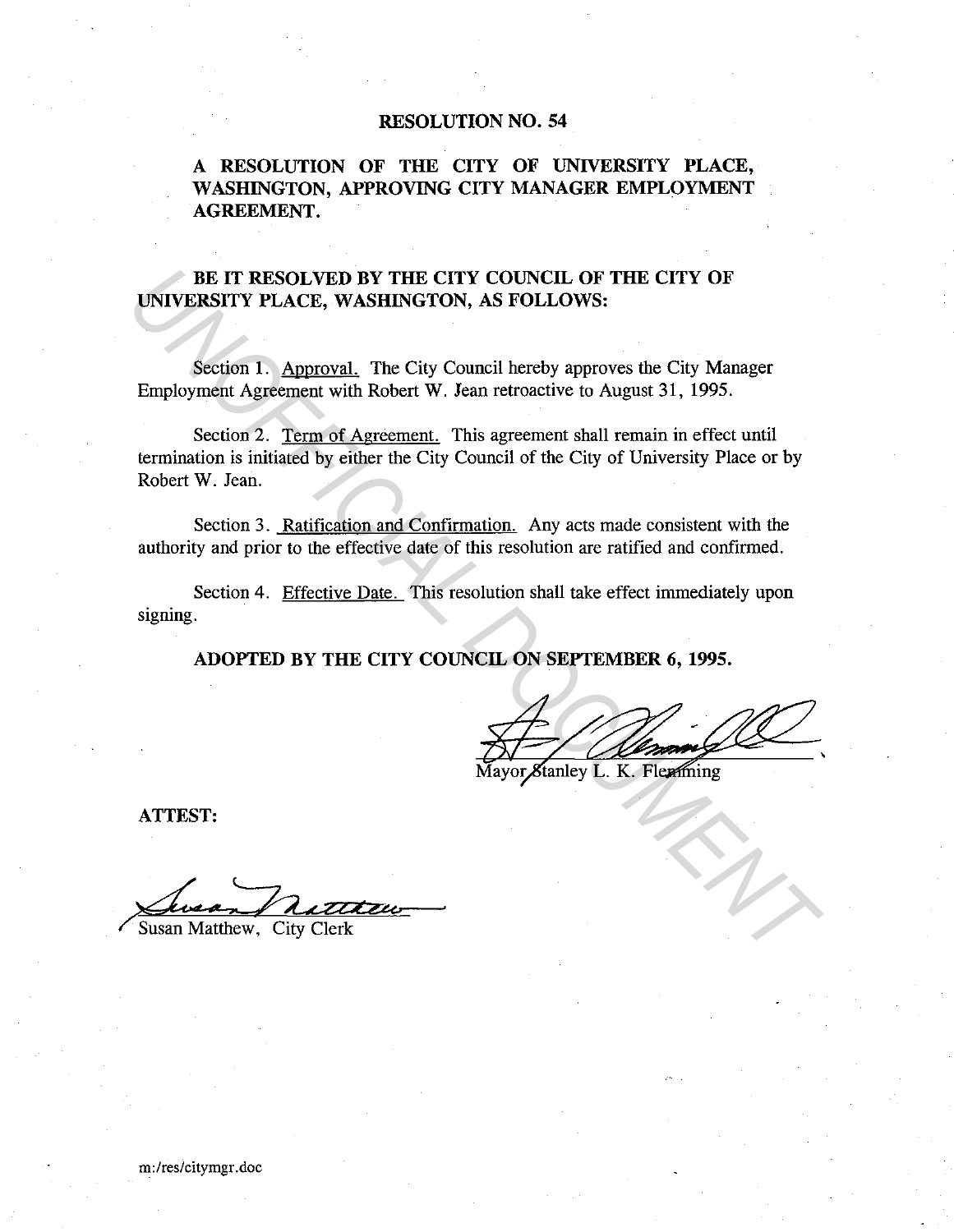# **CITY OF UNIVERSITY PLACE CITY MANAGER EMPLOYMENT AGREEMENT**

This agreement is between the City of University Place, Washington (City), and Robert W. Jean (Employee). It is mutually agreed that:

·A. The City Council wishes to employ Robert W. Jean as City Manager;

B. The City Council and Robert W. Jean desire to define the terms and conditions of such employment to protect the interests of both the City and the Employee.

C. The City Council wishes to (1) induce Employee to serve in such position, (2) enhance work productivity by protecting Employee's morale and peace of mind, and (3) provide a fair method of terminating Employee's services in a professional and businesslike manner, should this be in the City's best interests.

# 1. Terms and Conditions of Employment:

The Council and Employee agree that the Employee serves at-will, solely at the pleasure of the City Council, per the terms of this agreement. Employee agrees to devote his services to the City retroactive to and effective August 31, 1995. Any contract extension or modification shall be in writing, approved by the City Council and the Employee.

2. Duties:

City Council agrees to employ Robert W. Jean as City Manager of the City to perform the functions and duties specified for the position by ordinance and laws of the State of Washington and to perform other duties assigned by the City Council. The Council acknowledges the principles and laws under a Council/Manager form of government. The Council agrees to direct its concerns and requests for action to Employee. The Manager shall be permitted to attend all meetings of the Council, regular and executive. The City Manager recognizes that the City Council is the policy making body of the City and agrees to respond promptly and equally to all members of the Council regarding their concerns. **The City Council and Robert W. Jean desire to define the terms and conditions of such<br>
<b>UPS**<br> **UPS** City Council wishes to (1) induce Employee. C.<br> **The City Council wishes to (1) induce Employees to serve in such positio** 

#### 3. Hours of Work:

Employee agrees to devote his full time to this position and since Employee must devote considerable time outside normal office hours, the City agrees that Employee will be allowed to take some occasional time off during work day, in a manner not disruptive to City needs. Absences of a work day or longer in one-day increments shall be charged as Employee leave.

Absences of longer than three consecutive work days must be approved by the Mayor, and shall be charged to an Employee leave account. In absences longer than three work days, Employee shall designate an appropriate Director to assume all duties of the Manager on an acting basis.

# 4. Compliance With Laws:

In performing the services contemplated by this Agreement, the Employee shall faithfully observe and comply with all federal, state and local laws, ordinances and regulations applicable to the services to be rendered under this agreement. Failure to comply or an omission in compliance shall to brought to Employee's attention with an opportunity to correct.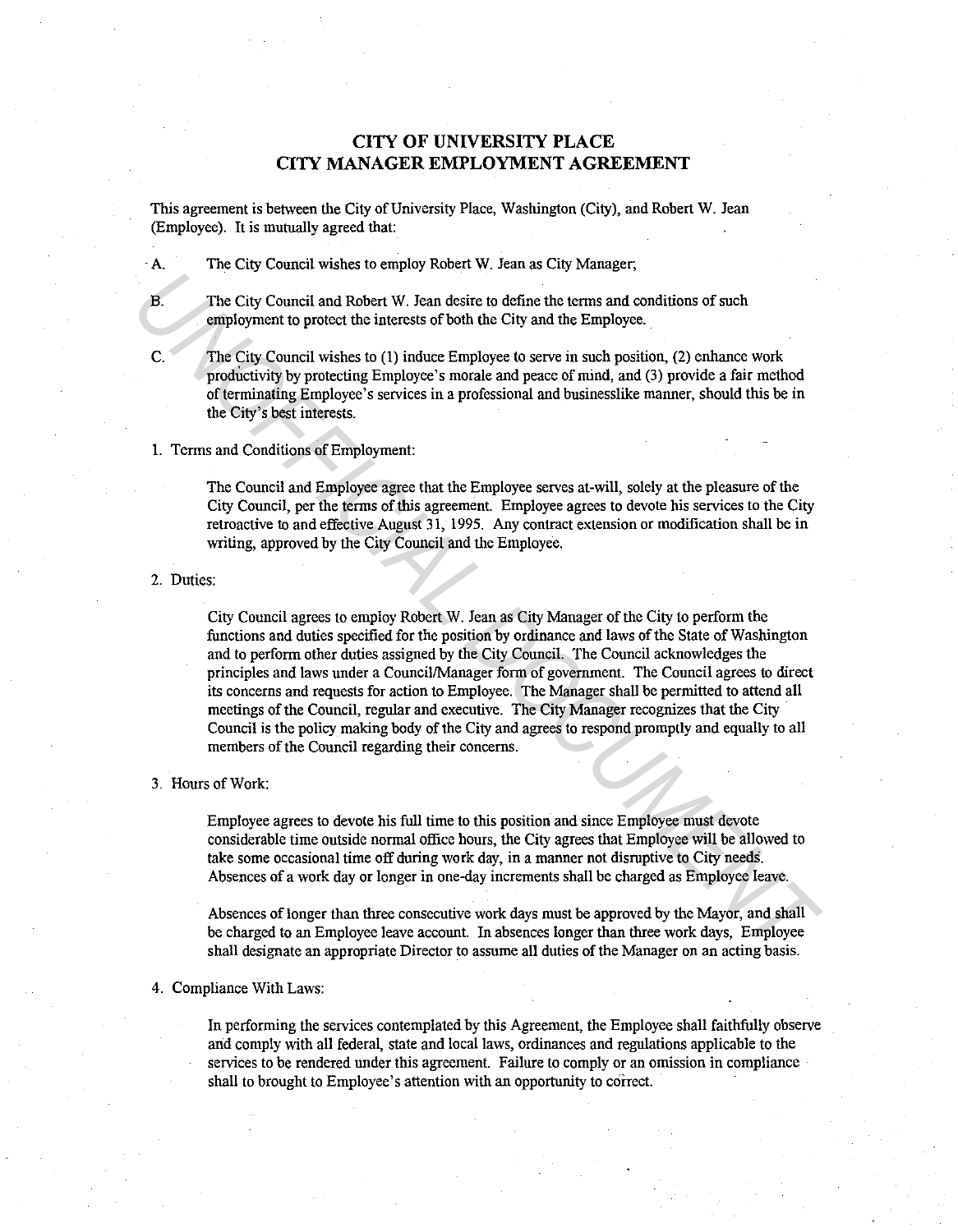# 5. Discrimination Prohibited:

With regard to the work performed by him under this Agreement, the Employee shall not discriminate on tbe grounds of race, color, national origin, religion, creed, age, sex or tbe presence of any physical or sensory handicap in the selection and retention of Employees of procurement of materials or supplies.

# 6. Compensation:

City agrees to pay Employee for his services an annual salary of \$80,004 (\$6,667/MO) in installments at the same time as other City Employees are paid. The pay range through 1996 shall be \$6,667-\$7,100/month. Upon six months satisfactory performance, Employee shall receive a performance and compensation review, conducted by tbe City Council. For purposes of this agreement, this review shall be conducted prior to February 29, 1996 for a merit pay increase up to 5%. Annual pay and performance reviews shall be conducted thereafter based on Council and Employee goal-setting workshops. For symphones and materials on supplies.<br> **Example 1810** only Employees and annual salary of \$80,004 (\$6,667MO) in<br>
Litty agrees to pay Employee for his services an annual salary of \$80,004 (\$6,667MO) in<br>
1913 dail to Sofo

#### 7. Retirement:

City and Employee agree to the participation costs in Washington State Public Employees' Retirement System (PERS I). In lieu of Social Security as per the City's personnel policies, Employee may also opt to put up to 3% or more of monthly earnings and a City contribution of  $3.25\%$  into a 401(a) Defined Contribution Plan. City agrees to place an amount equal to 1% of Employee's salary into a 457 Deferred Compensation Plan selected by Employee.

# 8. Medical/Dental/Vision:

City agrees to contribute not less than \$350/month on Employee's behalf for medical/dental/vision insurance coverage as per other City Employees. Also as per City policy, Employee may allocate any remaining portion of the unused contribution towards Employee's 457 Deferred Compensation Plan.

#### 9. Vacation:

Acknowledging Employee's years of prior City service, City agrees tbat Employee shall earn 18 days of vacation time annually. Acknowledging Employee's extra effort and service to the City during tbe Interim, Employee shall be granted a one-time only five day vacation accrual bank.

## 10. Otber Benefits:

City agrees to provide Employee all current and future benefits provided to otber management staff as stated in tbe City Personnel Policy and Procedures unless tbey are specifically addressed in this agreement, including all City holidays and otber fringe benefits. Such benefits are in addition to the other provisions of this Agreement.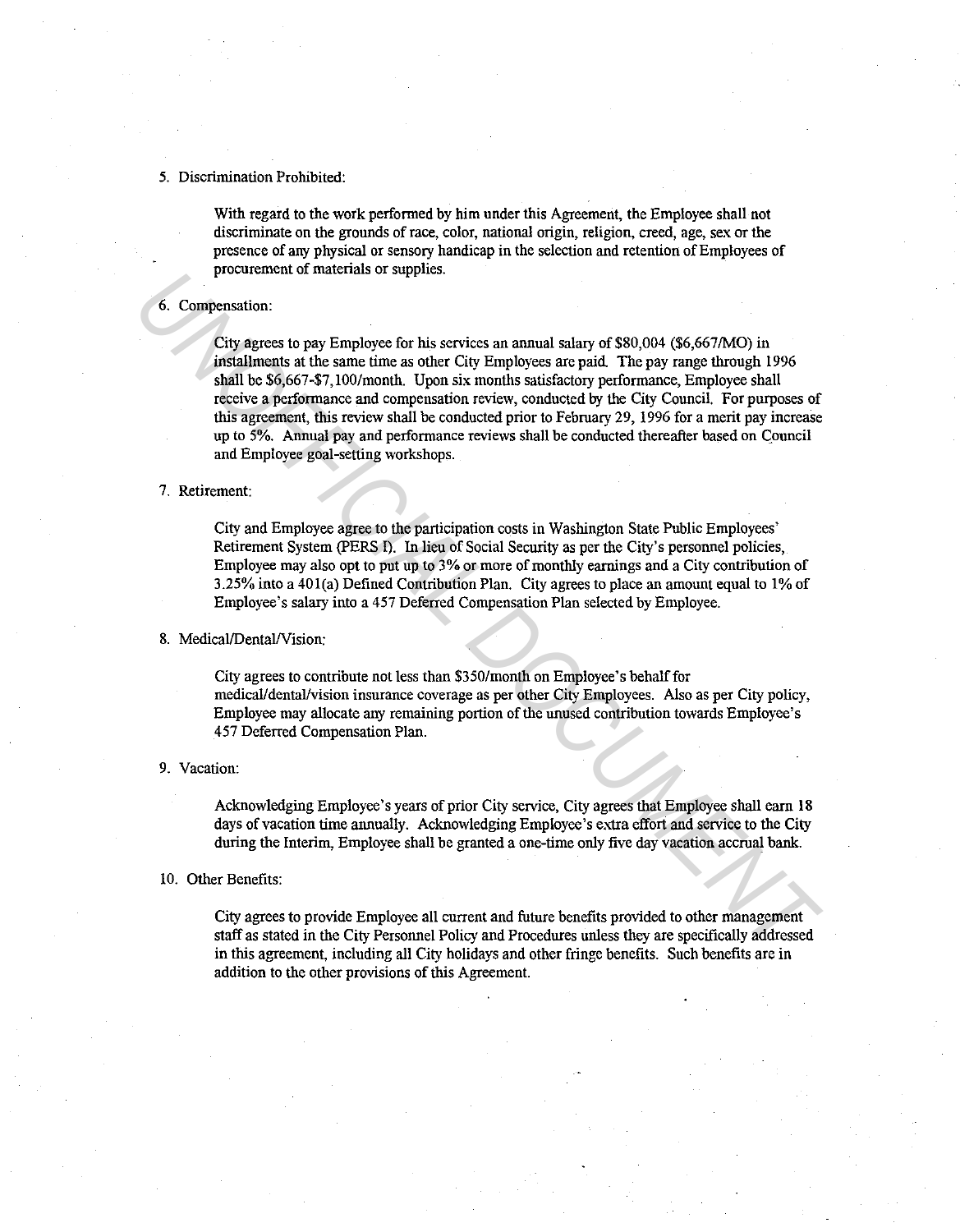# 11. Automobile/Travel:

Employees' duties require that he have use of an automobile. The Employee shall have a valid driver's license and shall notify the City of any change in his license status (i.e. suspension or revocation). City shall pay the Employee \$250.00 per month for an automobile allowance to cover the costs of travel within the metro area, \$0.14/Mile outside the metro area, while on City business. The travel to and from work shall be at the Employee's expense. Employee agrees that he is responsible for liability, property damage and comprehensive auto insurance, and shall provide proof of such coverage to the City. Employee is responsible for the provision, operation, maintenance, repair and replacement of an automobile.

# 12. General Expenses:

City recognizes that certain job-related expenses are incurred by the Employee while on City business. City agrees to reimburse the Employee for such expenses as reasonable and necessary to City business as permitted by statute, City policy and budget. The City agrees to pay for professional association dues to ICMA and WCMA, and the cost of the City Manager's attendance at the ICMA Annual Conference and AWC, WCMA, LGPI meetings and conferences as provided in the City's budget. provide proof of such coverage to the City. Employee is responsible for the provision, operation,<br>
Tailumenze, repair and replacement of an automobile.<br>
12. General Expenses:<br>
City recognizes that certain job-related expen

The City shall provide a laptop computer and software for the Employee's use which shall remain City property. City shall provide and pay for a cellular phone and/or beeper.

# 13. Covenants and Outside Employment;

The Employee warrants that he has not employed or retained any company or person, other than a bona fide Employee working solely for the City, to solicit or secure this agreement. Not withstanding the exclusive employment agreement, Employee shall be allowed to conduct occasional teaching or consulting with the City Council's approval if not in conflict with the City's needs or interests.

City agrees to indemnify, insure and hold harmless, including separate legal counsel if the City cannot represent Employee, for any and all civil legal actions brought against Employee arising from the discharge of his duties during his employment as City Manager.

# 14. Residency and Relocation:

Employee agrees to establish his legal residency in the City not later than six months of hire (NLT 2/29/96). For relocation and moving expenses, City agrees to pay Employee a lump sum amount upon establishment of legal residency of \$1,000 if within 90 days (NLT 11/30/95) or of  $$500$  if within six months (NLT 2/29/96).

#### 15. Termination and Severance Pay:

City Council shall have the right to terminate Employee at will. If Employee is terminated by the City Council when Employee is willing and able to perform the duties of City Manager, or if the Council otherwise breeches the provisions of this Agreement, the City agrees to pay Employee severance pay equal to three (3) months current salary. If Employee is terminated for cause, the City is not obligated to pay Employee any severance pay, but Employee shall have due process opportunity, protection and rights.

City agrees not to reduce the salary or other financial benefits paid to Employee in a percentage greater than any reduction applicable to all City Employees.